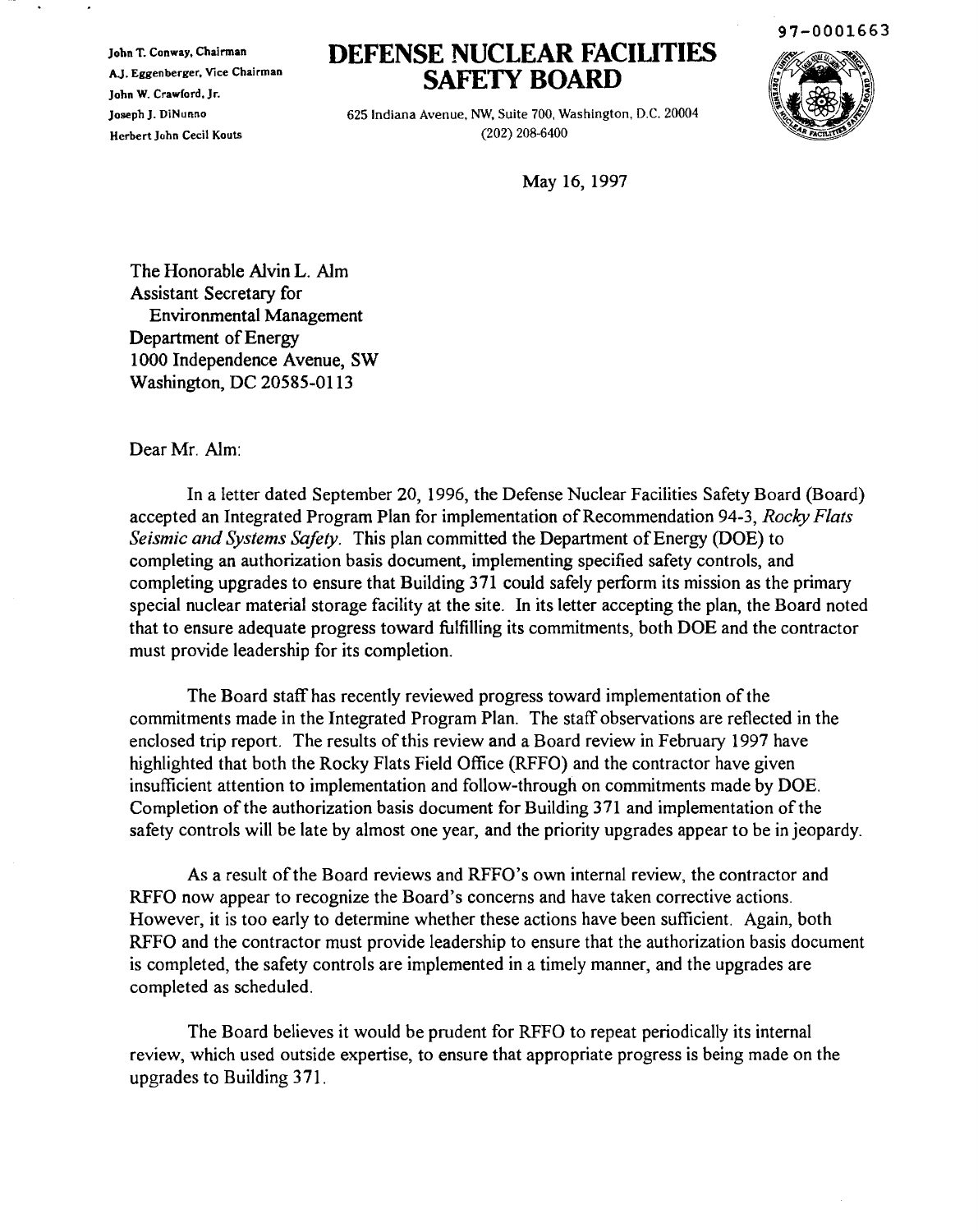The Honorable Alvin L. Alm **Page 2** 

Ifyou have comments or questions, please call me. Our staff contact for your staffis Mr. R. E. Kasdorf.

Sincerely,

*John J. Downloot* 

Enclosure

 $\epsilon$ 

 $\sim 10$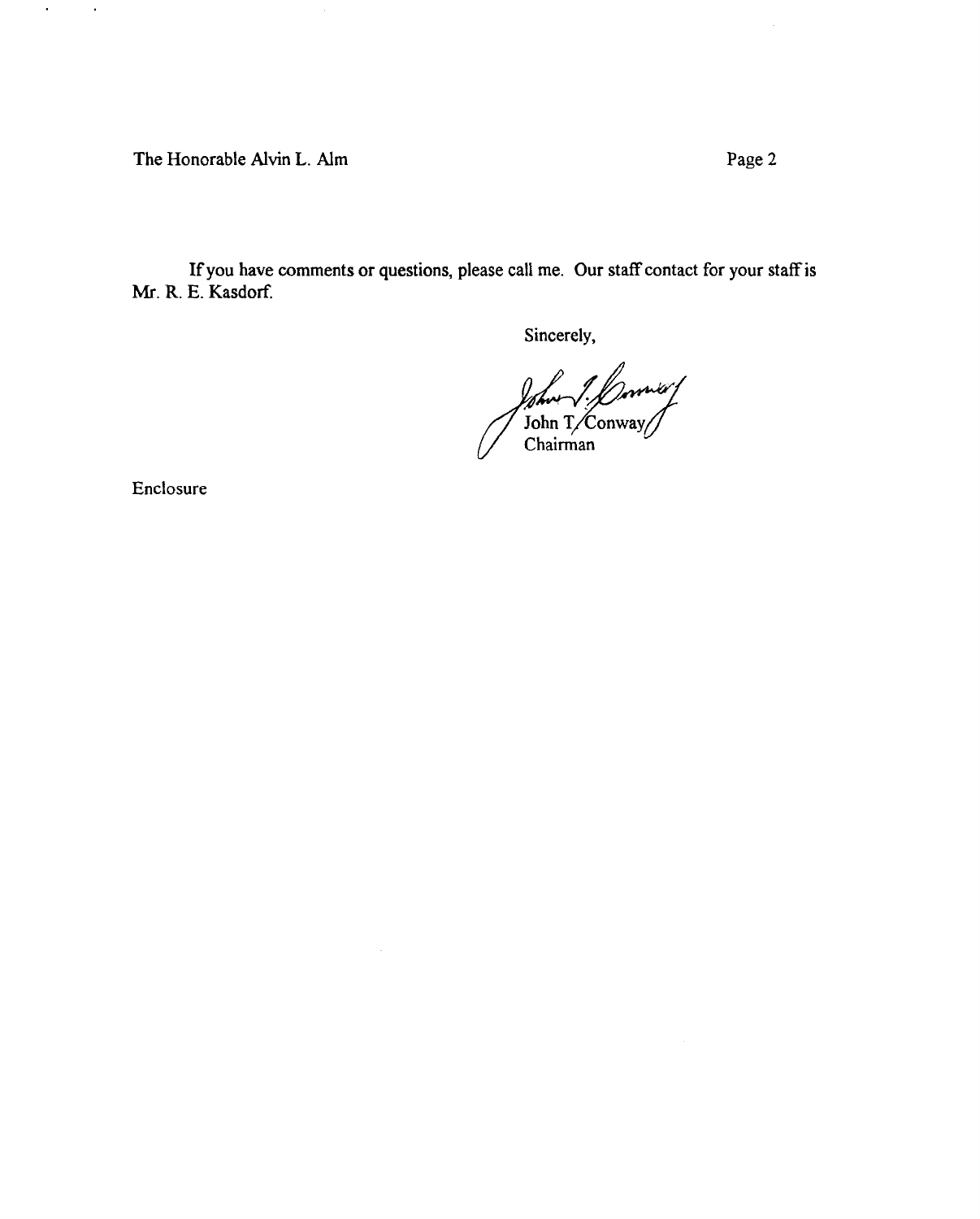# **97/1883**

## DEFENSE NUCLEAR FACILITIES SAFETY BOARD

April 23, 1997

MEMORANDUM FOR: G. W. Cunningham, Technical Director COPIES: FROM: Board Members R. E. Kasdorf

SUBJECT: Rocky Flats Environmental Technology Site Recommendation 94-3 Implementation Review

#### 1. Purpose

This trip report documents a review of the Integrated Program Plan (IPP) for implementation of Defense Nuclear Facilities Safety Board (Board) Recommendation 94-3 at the Rocky Flats Environmental Technology Site (RFETS). Following its February 1997 review at Rocky Flats, the Board was not satisfied that adequate progress was being made toward commitments in the IPP. The Board requested that its staff evaluate progress on implementation of the priority upgrades and the Basis for Interim Operations (BIO) required by the recommendation. The review was performed April 16 and 17, 1997, by Board staff members F. Bamdad, 1. Blackman, R. Kasdorf, and B. Warther.

#### 2. Summary

When the Board accepted the IPP, it noted that to ensure adequate progress toward the commitments, both the Department of Energy (DOE) and the contractor must provide leadership for completion of the IPP. The results of this and an earlier Board staff review in January 1997 highlighted insufficient management attention from both Kaiser-Hill (K-H) and the Rocky Flats Field Office (RFFO) to implementation and follow-through on commitments made by DOE in the IPP. The K-H organizational structure had become partitioned without overall integration of the multiple facets of the IPP; consequently, commitments in the IPP are substantially late. As a result ofthe Board review in February 1997 and Board staffreviews, K-H and RFFO have taken action to correct the situation, but must continue to provide leadership as requested by the Board.

During this most recent Board staffreview, K-H executive management acknowledged for the first time that completion of the priority upgrades by the end of the year is in jeopardy. K-H told the staffthat no work packages for the priority upgrades in the IPP were complete and that design work was still being performed. The staff believes that the design work, particularly for less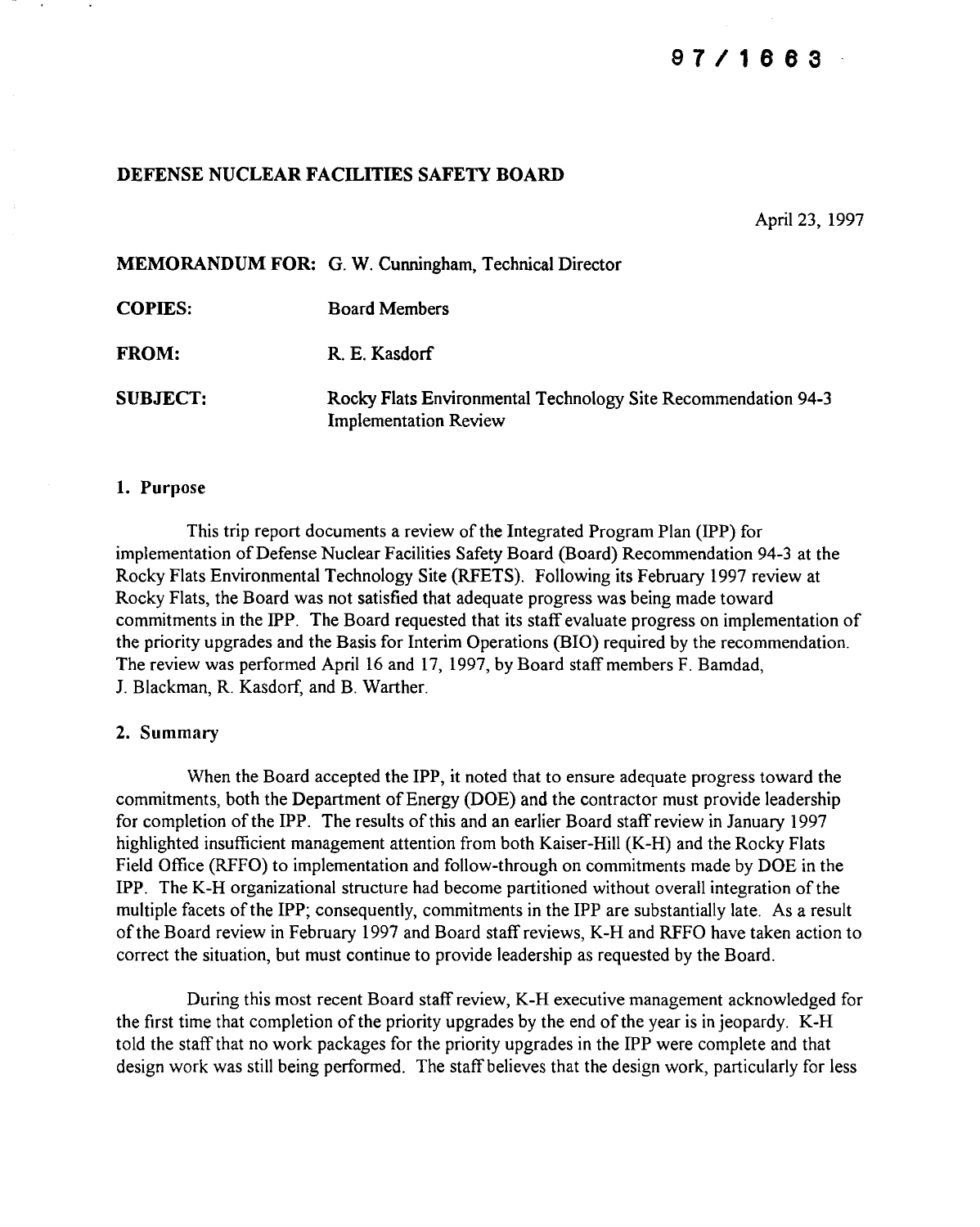complicated upgrades, would have to have been completed if the priority upgrades are to be accomplished on schedule.

The contractor and RFFO recently completed a review that resulted in numerous comments on the draft BID. RFFO is aggressively working toward providing adequate safety controls for Building 371 (B371). Accordingly, the contractor is substantially revising the hazard analysis and safety control sections of the BIO. The extent and nature of the comments, however, have caused a delay in the projected completion of the BIO until mid-June 1997.

## 3. Background

The IPP for Recommendation 94-3 committed DOE to implementing a valid, updated authorization basis based on a two-step process. First, operations in the facility were to be conservatively analyzed in the BIO to provide sufficient detail to supersede the current authorization basis, which is based on a 1981 Final Safety Analysis Report (FSAR). The BIO was to have been completed, approved, and implemented by December 1996. Second, a final authorization basis was to be prepared using either an FSAR or Basis for Operation format, with a more rigorous hazard analysis for the planned mission of the facility.

The Board staff reviewed implementation of Recommendation 94-3 in January 1997. As a result of that review, the staff considered the safety controls specified in a draft BIO to be inadequate. Additionally, the staff was unable at that time to determine independently whether the work scope for the priority upgrades had been adequately developed and whether the upgrades were on schedule.

#### 4. Discussion

During this review, the status of the priority upgrades committed to in the IPP for Recommendation 94-3 and preparation of the BIO were discussed. The results of this review and the Board staff review in January 1997 highlighted insufficient management attention from both K-H and RFFO to implementation and follow-through on commitments made by DOE in the IPP. The K-H organizational structure had become partitioned without overall integration of the multiple facets of the IPP. The Board staff made the following specific observations.

Implementation of Recommendation 94-3 IPP Priority Upgrades. K-H executive management acknowledged that completion of the priority upgrades by the end of the year is in  $\overline{\phantom{a}}$ . jeopardy. However, neither K-H nor RFFO has altered its commitment to completing the priority upgrades as scheduled. K-H has made recent management changes to bring in a technically competent manager as the single point of contact and has changed its organizational structure to meet the intent of Recommendation 94-3.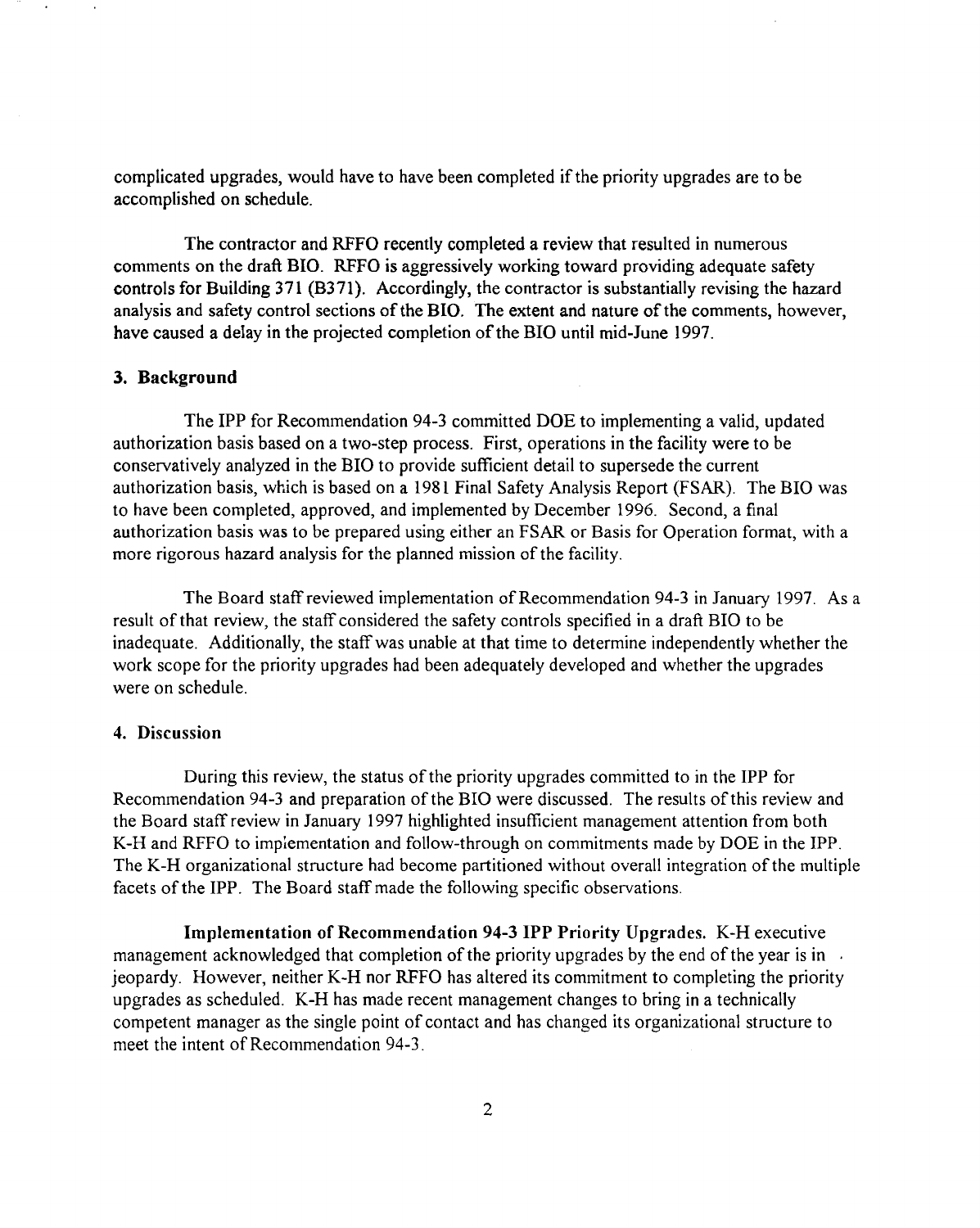The Board staff attempted to assess the progress on priority upgrades by reviewing engineering work packages. The staffwas told by K-H that no work packages were complete and that design work was still being performed. Accordingly, it was not possible to assess progress on the priority upgrades. The Board staff believes most of the design work, particularly for less complicated upgrades, could be expected to be complete by now. The Board staffwill review progress on the priority upgrades in the near future.

Review of the Basis for Interim Operations. The contractor and RFFO recently completed a review of the draft BIO. This review resulted in approximately 1000 comments. The extent and nature of these comments have resulted in a delay in projected completion of the BIO until mid-June 1997.

Based on a preliminary review of proposed changes to the Technical Safety Requirements (TSR) section of the BIO, the TSRs are substantially improved over the draft BIO. The contractor provided resolutions to most of the Board staff concerns raised during the meeting. However, several concerns have not yet been resolved:

- The BIO does not state which activities are authorized for performance within its scope.
- Except for certain ventilation system components, the TSRs would allow SC-l and SC-2, as well as SC-3 safety systems/components, to be inoperable for maintenance for up to 30 and 45 days, respectively. The technical rationale for allowing this time duration is not clear. One particular concern to the Board staff is that, should emergency power be inoperable, a loss of off-site power could lead to a passive building confinement condition for an extended period of time. Passive building confinement would not accord with the guidance contained in industry standards such as Nuclear Regulatory Commission Regulatory Guide 3.12, *General Design Guide for Ventilation Systems of Plutonium Processing and Fuel Fabrication Plants.* K-H and RFFO executive management indicated they would review this situation.

The differences between the current safety controls specified in the B371 FSAR and the BIO, the safety significance of the differences, and the length of time implementation will take are still unclear. K-H and RFFO stated that they believe the current conditions are acceptable for the building mission, but could be improved. They noted that most activities are not difficult or overly hazardous. For the more hazardous activities, (1) a process hazard analysis would be completed to identify needed safety controls,  $(2)$  the activity would be performed by a core team of specially trained personnel, (3) readiness assessments would be performed, and (4) there would be an increased management presence.